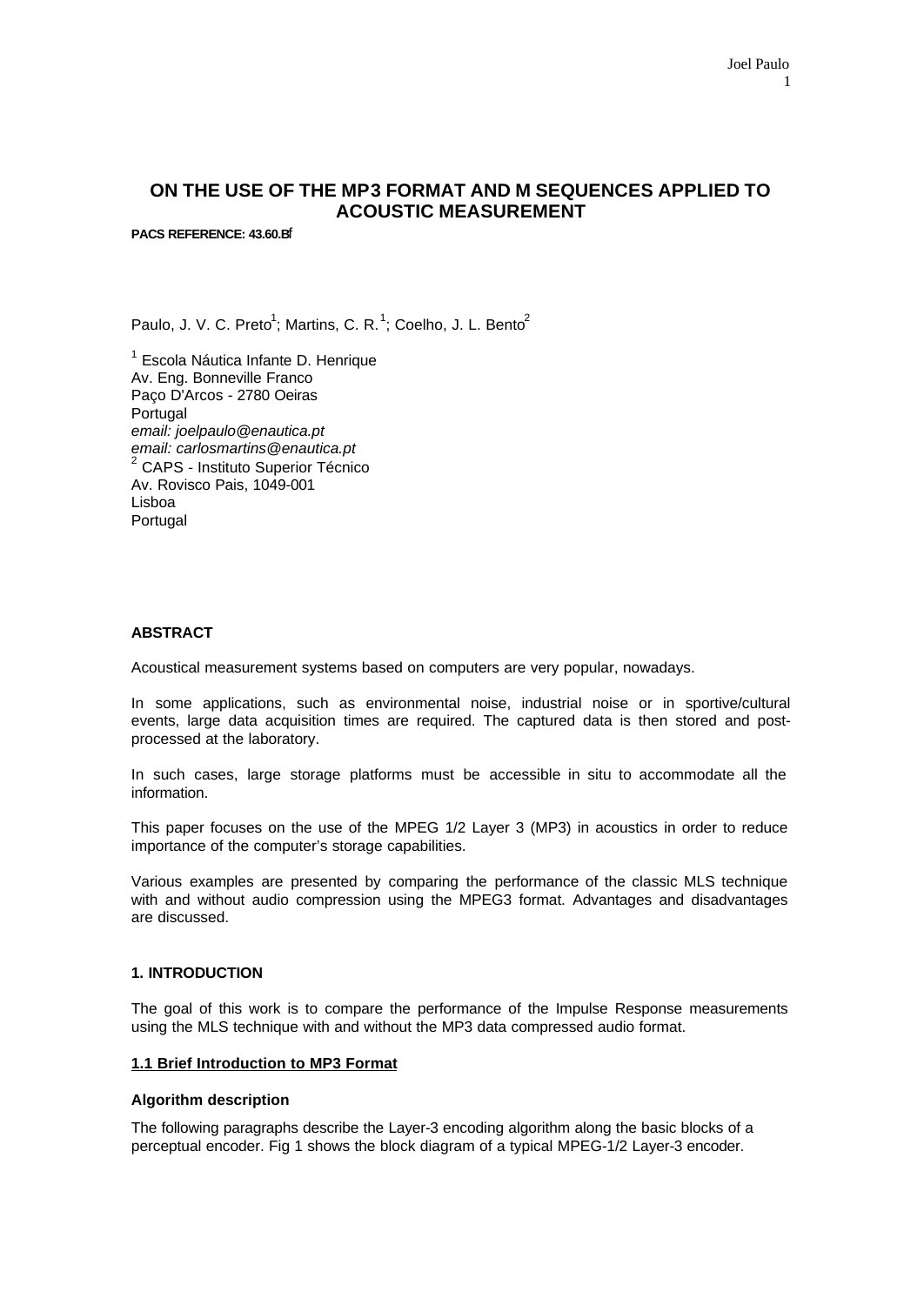# 1.1.1 Filterbank

The filterbank used in MPEG-1 Layer-3 belongs to the class of *hybrid filterbanks.* lt is built by cascading two different kinds of filterbanks: Firstly, the polyphase filterbank (as used in Layer-1 and Layer-2) and then an additional Modified Discrete Cosine Transform (MDCT). The polyphase filterbank has the purpose of making Layer-3 more similar to Layer-1 and Layer-2. The subdivision of each polyphase frequency band into 18 finer sub-bands increases the potential for redundancy removal, leading to better coding efficiency for tonal signals.

Another positive result of a better frequency resolution is the fact that the error signal can be controlled to allow a finer tracking of the masking threshold. The filter bank can be switched to a lower frequency resolution in order to avoid pre-echoes.

# 1.1.2 Perceptual model

The perceptual model either uses a separate filterbank or combines the calculation of energy values (for the masking calculations) and the main filterbank. The output of the perceptual model consists of values for the masking threshold or allowed *noise* for each coder partition. In Layer-3, these coder partitions are roughly equivalent to the critical bands of human hearing. lf the quantization noise can be kept below the masking threshold for each coder partition, then the compression result should be indistinguishable from the original signal.

# 1.1.3 Quantization and coding

A system of two nested iteration loops is the common solution for quantization and coding in a Layer-3 encoder. Quantization is done via a power-law quantizer. In this way, larger values are automatically coded with less accuracy and some noise shaping is already built into the quantization process.

The quantized values are coded by Huffman coding. To adapt the coding process to different local statistics of the music signals the optimum Huffman table is selected from a number of choices. The Huffman coding works on pairs and, only in the case of very small numbers to be coded, quadruples. To get even better adaptation to signal statistics, different Huffman code tables can be selected for different parts of the spectrum.

Since Huffman coding is basically a variable code length method and noise shaping has to be done to keep the quantization noise below the masking threshold, a global gain value (determining the quantization step size) and scale factors (determining noise shaping factors for each scale factor band) are applied before the actual quantization.

The process b find the optimum gain and scale factors for a given block, bit-rate and output from the perceptual model is usually done by two nested iteration loops in an analysis-bysynthesis way:

# • Inner iteration loop (rate loop)

The Huffman code tables assign shorter code words to (more frequent) smaller quantized values. lf the number of bits resulting from the coding operation exceeds the number of bits available to code a given block of data, this can be corrected by adjusting the global gain to result in a larger quantization step size, leading to smaller quantized values. This operation is repeated with different quantization step sizes until the resulting bit demand for Huffman coding is small enough. The loop is called *rate loop* because it modifies the overall coder rate until it is small enough.

• Outer iteration loop (noise control loop)

To shape the quantization noise according to the masking threshold, scale factors are applied to each scale factor band. The system starts with a default factor of 1.0 for each band. lf the quantization noise in a given band is found to exceed the masking threshold (allowed *noise)* as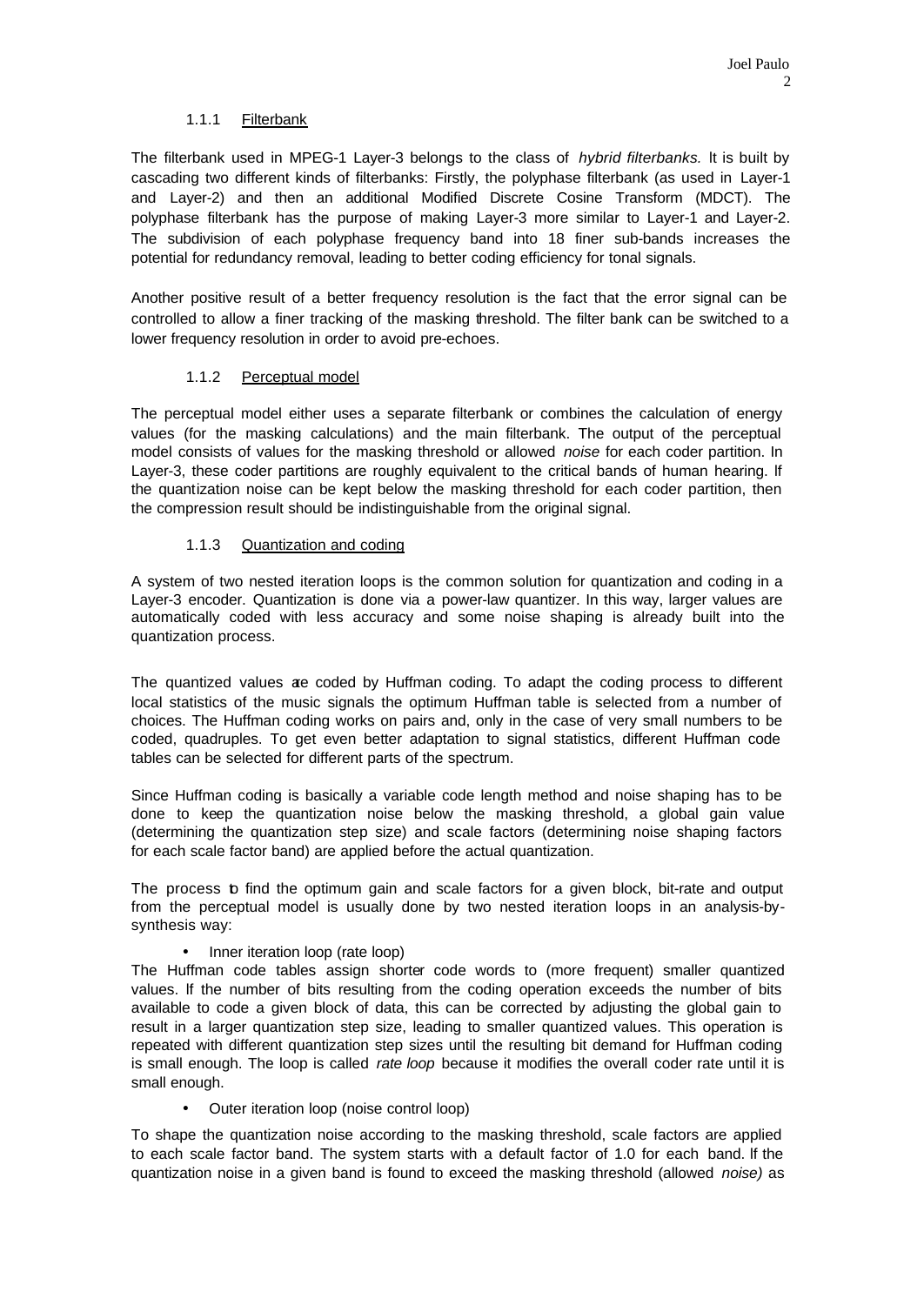supplied by the perceptual model, the scale factor for this band is adjusted to reduce the quantization noise.

Since achieving a smaller quantization noise requires a larger number of quantization steps and thus a higher bit-rate, the rate adjustment loop bas to be repeated every time new scale factors are used. In other words, the rate loop is nested within the noise control loop. The outer (noise control) loop is executed until the actual noise (computed from the difference of the original spectral values minus the quantized spectral values) is below the masking threshold for every scale factor band (i.e. critical band).



Figure. 1. Block diagram of an MPEG – 1,2 Layer-3 encoder.

# **1.2 Brief Theory of M Sequences (MLS)**

M Sequences are a special kind of correlation signals. The sequences are periodic binary (+1 and -1) pseudo-random signals. The auto-correlation function of these sequences result in a dirac impulse (excluding a very low DC value). In this sense, assuming a linear and time invariant system, the room impulse response is evaluated with the cross-correlation between the MLS and the signal at the reception point as it is shown in Figure 2,



Figure 2. Scheme of the impulse response calculation in a Linear Time Invariant System using the MLS technique.

where Φ*ss* stands for cross-correlation between the emitted and the received MLS's. The sequence length is  $L = 2^N \cdot 1$ , where *N* denotes the order of the sequence, i. e., the number of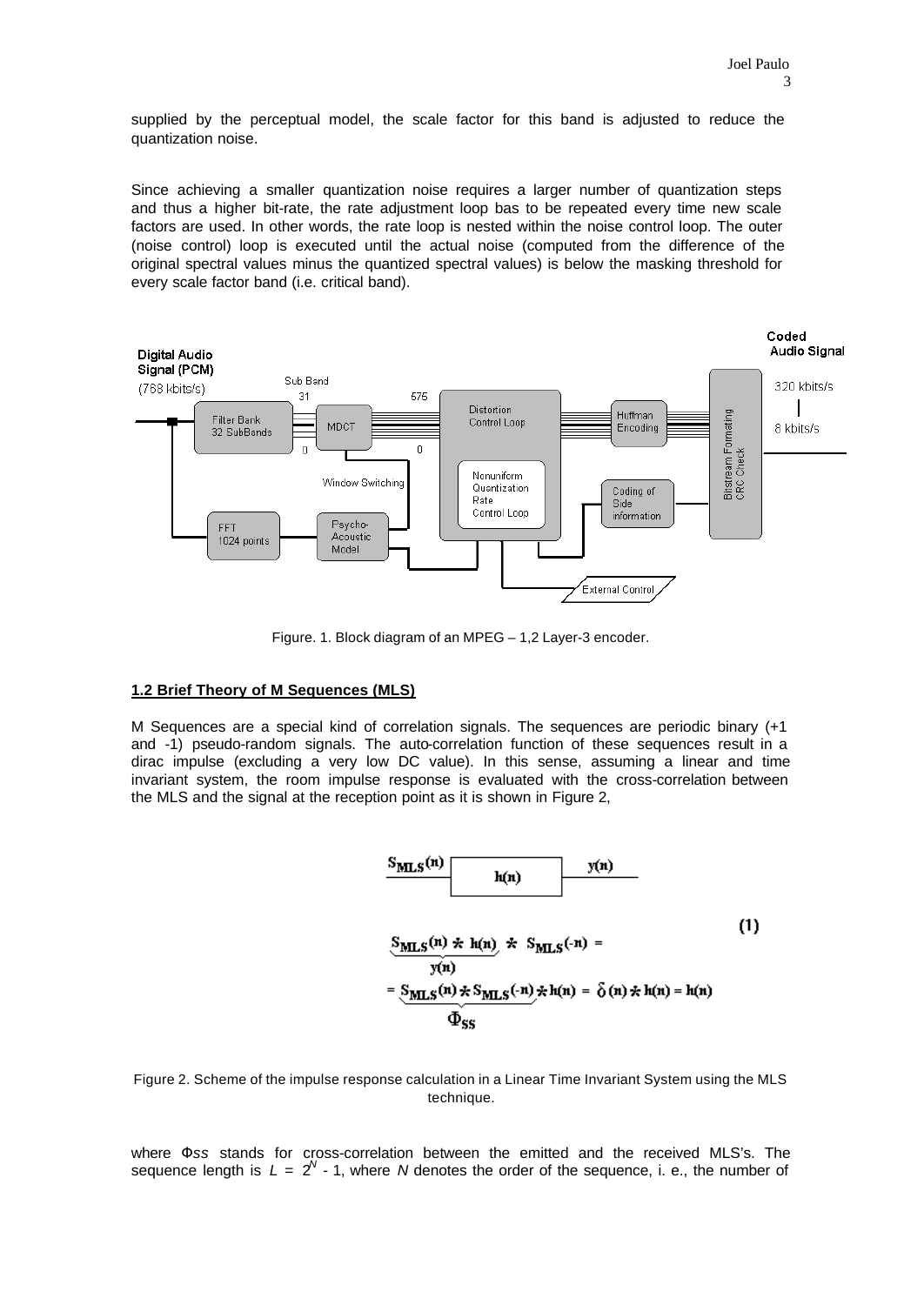the shift registers used for its generation. Each peak (dirac impulse) contains the same energy of the total length of the MLS.

Care must be taken in choosing the sequence length to avoid time aliasing [2]. This can be achieved by using a sequence duration (L  $/$  fs) corresponding to a value higher than the reverberation time of that room [3].

The cross-correlation is calculated by using the Fast Hadamard Transform - FHT [4, 5].

Figure 3 illustrates the MLS technique for the measurement of the room impulse response.



Figure 3. Minimal configuration for the impulse response measuring using the MLS technique.

In order to guarantee reliable results, it is very important to synchronize the input and the output signals. Furthermore, for adequate equalization purposes of the whole chain it is convenient to have proper knowledge of the frequency response of every piece of the measuring equipment [6].

# **2. METHOD**

The work was conducted by comparing the original system Impulse Response with Impulse Response calculated by means of MLS technique with and without data compression (MP3). To evaluate the measure degradation the Quadratic Impulse Response Error, Quadratic Amplitude Impulse Response RT60 Error and RT60 Energy Error was investigated in octave bands.

The block diagram used in this analysis is depicted in Figure 4.



Figure 4. Block diagram used to investigate the acoustic tests results with MP3.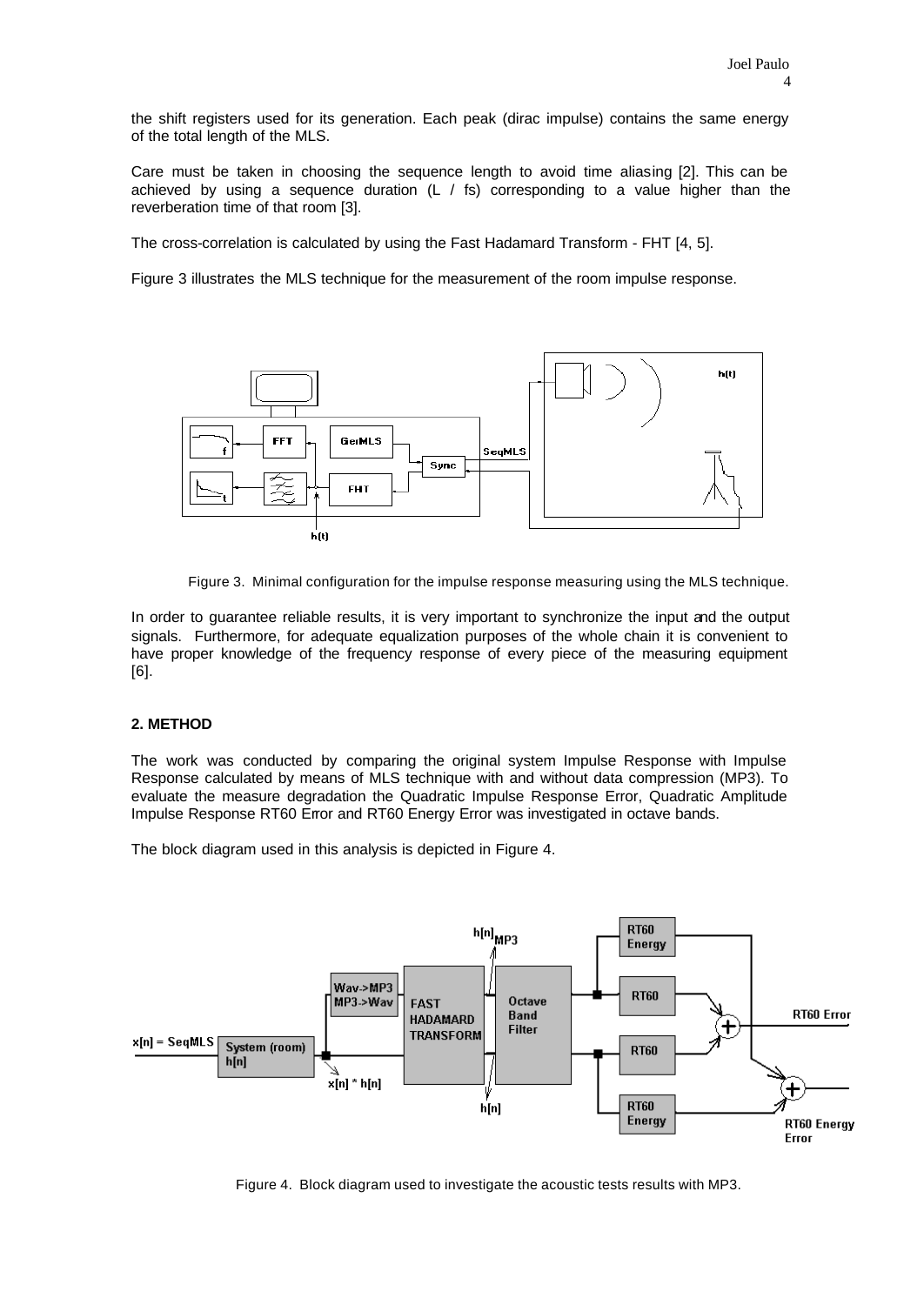The impulse response was synthesized by using the mathematical expression depicted below, which nearly represents the exponential falling down of the acoustic energy inside a closed room.

$$
h[n] = e^{-2*log(4)*n/(fs*RT60)} * W[n]
$$
 (2)

where:

fs – Sampling Frequency RT60 – Reverberation Time W [n] – normally distributed random variable with zero mean and unity variance

The signals used in the simulations were compressed at different bit rates to evaluate the degradation in the acoustic tests results.

# **3. SIMULATION TESTS**

The signals used in the simulations were compressed to 48, 80, 128, 192 and 320 bits/s which corresponds to a compression ratio of 14:1, 8:1, 5:1, 3:1 and 2:1 (mono signals) respectively.

The synthesised system Impulse Response used in tests corresponds to a RT60 of about 0.26s that simulates a small acoustical treated home studio.

To avoid time aliasing, an MLS of order 15 was used at a sample rate of *fs* = 44.1 kHz, which corresponds to a period of about 0,7 s.

Results of the tests are depicted in figure 5 for two different bit rates.

The Impulse Response results show a considerable degradation. Notice the background noise of the Impulse Response and bandwidth reduction for 80 bits/s. To quantify these results the RT60 Error and the RT60 Energy Error were evaluated.

These results are shown in figure 6.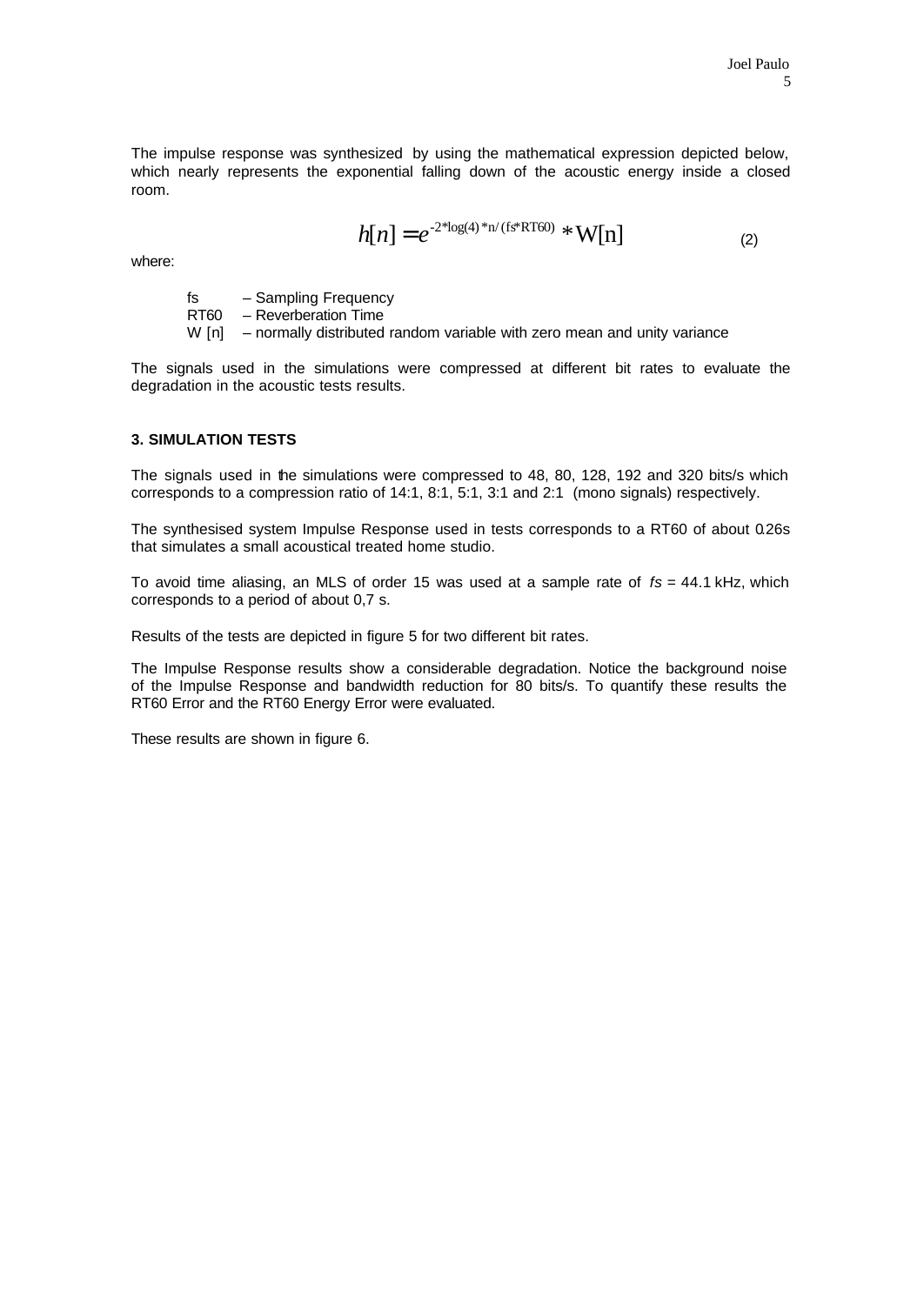

Figure 5. Differences in behaviour between impulse responses calculated with and without compressed MP3 for 80 bits/s (sub-figures a1-5)) and 128 bits/s (sub-figures a1-5)). MP3 results are the green curves except for the sub-figures a4) and b4) that are red curves. a1) and b1) Impulse Response. a2) and b2) Impulse Response Amplitude. a3) and b3) Impulse Response Amplitude Quadratic Error. a4) and b4) Impulse Response Quadratic Error. a5) and b5) RT60.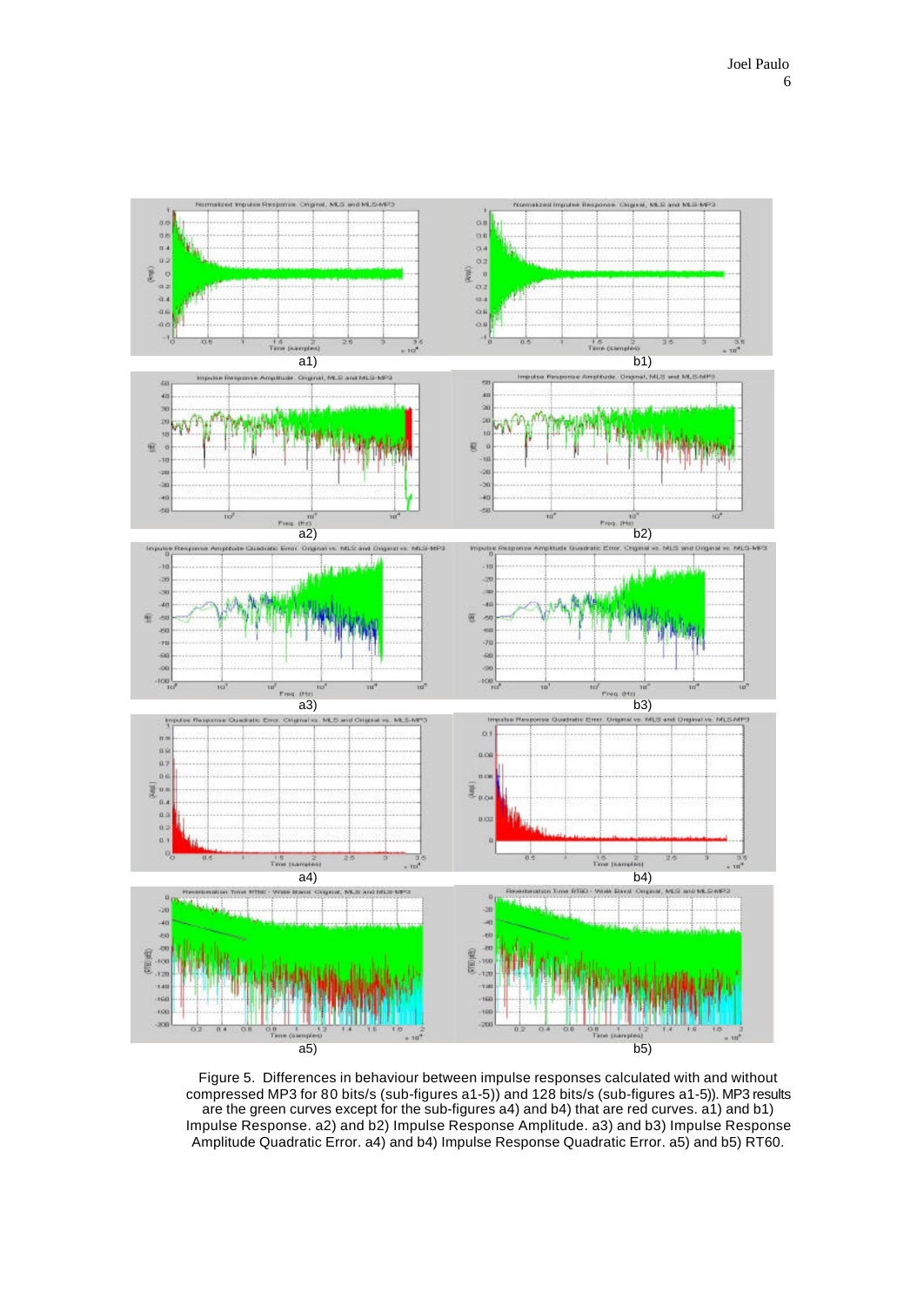

Figure 6. RT60 Error and the RT60 Energy Error - Errors of RT60\_MLS with and without data compression. The errors are related to the original RT60. Indexes 1 to 5 correspond to the different bit rates analysed (1 – 48, 2 – 80, 3 – 128, 4 –192, 5 – 320 bits/s). The RT60 Error and RT60 Energy Error i) without data compression blue curve ii) with data compression red curve. The green curve indicates the difference between the analysed errors.